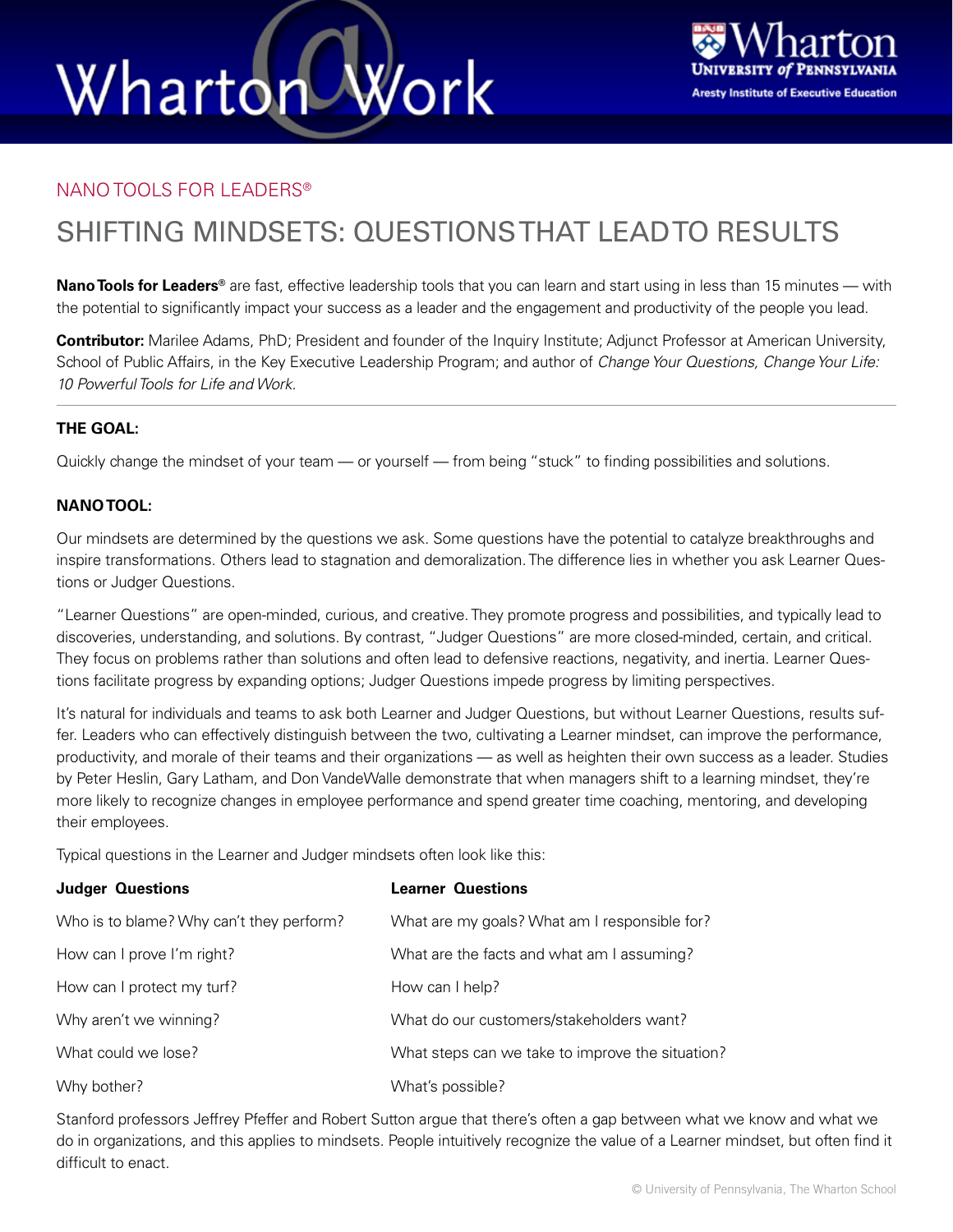## Wharton Work



However, research also shows that it's worth the effort. Teams that operate with a Learner mindset are more productive, motivated, and engaged; and research by Stuart Bunderson and Kathleen Sutcliffe show that learning orientation can enable business units to achieve higher profitability.

#### **HOW COMPANIES USE IT:**

By changing the questions they ask, companies can shift mindsets and behavior to produce remarkably more positive results.

- Senior Director of Organizational Effectiveness at Flextronics, Carmella Granado, coached a poorly performing manufacturing/repair operations site in the principles of Learner/Judger. For two years the site's Key Performance Indicators (including revenue, operating profit, value added margin, ROIC, inventory turns, quality, on-time delivery, customer satisfaction, etc.) were the lowest scores compared to 14 other sites in the division. Carmella began applying the Learner/Judger principles in March 2010, holding meetings with the team leaders to explain the concept, giving them reading assignments in *Change Your Questions, Change Your Life*, and providing weekly group coaching sessions that guided the leaders through the process of using Learner Questions to brainstorm solutions to current challenges. They no longer shot down new ideas based on old assumptions. Instead, they used Learner Questions (instead of Judger statements) to explore potential ways to increase revenue and margins. They asked their customers Learner Questions, and used the insights to create profitable updates to products and services. They asked line managers Learner Questions — and listened with less judgment — which led to the design and implementation of new business processes that improved quality and customer satisfaction. There was also a trickle-down effect as the leaders coached their direct reports in how to approach situations with a Learner mindset, creating a learning culture throughout the site. Within three months, the new approach had brought about a turnaround. The site moved to the #1 position in the division (based on the KPI's) and it consistently remains in the top 3 sites out of 21 sites today.
- A senior executive at a major training and consulting firm faced the challenge of building the business unit executives into a cohesive decision-making team. The executives felt constrained and threatened by impending changes in the company, and most of their interactions were from a Judger mindset. The senior executive coached the team members one-on-one and in meetings, challenging them to ask more Learner Questions and to stop themselves whenever they fell back into making judgmental comments. Later, he commented, "The transformation of the group dynamics was so striking that others in the company, including the CEO, commented on the positive change. Meetings were more productive, the work environment was more collegial, and business results were improving. People saw real behavioral change at the leadership level."

#### **ACTION STEPS:**

- **1. Work on your own mindset first.** Notice whether you are asking yourself Learner or Judger Questions, and the effect they have on your mood, engagement, and productivity. Then create Learner Questions that are focused on achieving your goals in specific areas. Is there an issue that you've been struggling with lately? Check to see if most of your focus has been on Judger Questions. If so, how can you switch to a Learner mindset? (see the Top 12 Questions for success in Additional Resources.)
- **2. Elevate the quality of meetings.** Before any meeting you lead or attend, write down possible questions you could ask with a Learner focus, such as: What will it take to move this forward? Who has a possible solution for this? What is the best way to allocate our resources? You'll get the best solutions, and the fastest results, by asking the right questions.